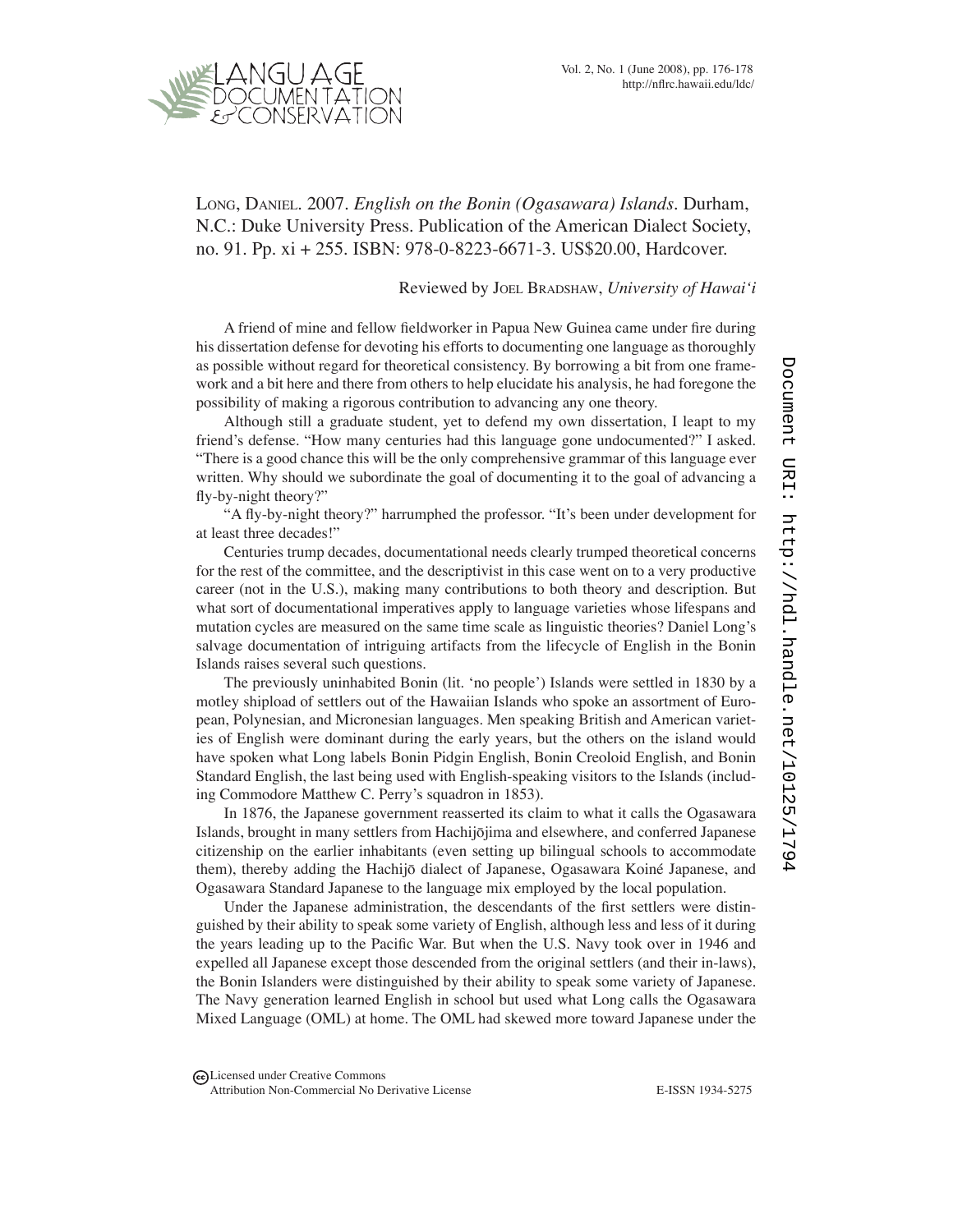Japanese and more toward English under the Americans, and then began slowly to die out after Japan resumed control in 1968. The tiny diaspora of Bonin Islanders who opted for U.S. citizenship have continued their transition toward English, while those who remained behind have been reassimilating to the returning Japanese majority. The latter can often still be distinguished by their family names and heritage, or their Christian religion or non-Asian features, but not much longer by OML or even English.

The case of the Bonin Islanders and their varied linguistic repertoires over the past 180 years highlights a number of larger issues for language documentation and conservation. I will just briefly touch on a few here.

How important is it to document tiny, isolated varieties of huge, well-documented languages like English and Japanese, and who are the beneficiaries of such documentation? The book under review was published by the American Dialect Society, and addresses issues of much more interest to its membership than to the community whose languages are documented therein. Some Japanese academics will also find much of interest. There is a large enough potential readership for such works among the speakers of the major languages that we can probably let market forces finance documentation efforts in such cases.

How important is it to document fly-by-night languages like OML, whose lifecycle may be limited to times of Matrix Language Turnover (Myers-Scotton 1993, Fuller 1996), when a bilingual community moves from one base language to another? Although more stable languages that have gone undocumented for centuries should take priority, such transitional languages can tell us much about not just how languages change, but how communities switch languages. (Fortunately, in the Bonin case, there is a corpus of interviews with "Navy-generation" speakers of OML recorded in the 1990s and early 2000s.) Judging from my fieldwork and follow-up research in Papua New Guinea, I suspect that most of the regions of the world richest in undocumented languages are also richest in multilingual communities who have undergone cycles of MLT in response to radical demographic shifts similar to those in the Bonins, with residual effects that are making the much-derogated term "mixed language" more respectable again (see Bakker and Mous 1994, Bradshaw 1997).

Another question concerns language conservation. What does one do with a community like the original Bonin Islanders, whose descendents have scattered in many directions and whose linguistic markers of unique identity are no longer of much use? There is no chance of conserving the language community in situ. Can one keep a language alive solely by means of periodic reunions and active email exchanges?

However stimulating or challenging Long's work might be to language documentation specialists, it is not an attempt to document any one language. It is instead an attempt to document the history of a particular community of mixed and fluid linguistic heritage by assembling a dated sequence of linguistic artifacts from as many sources as possible, most of them very sketchy. Perhaps one could call it linguistic archaeology. The only sizable corpus of language data is the set of interviews in OML, a corpus that should be recorded and transcribed in some archive accessible to a wider variety of researchers.